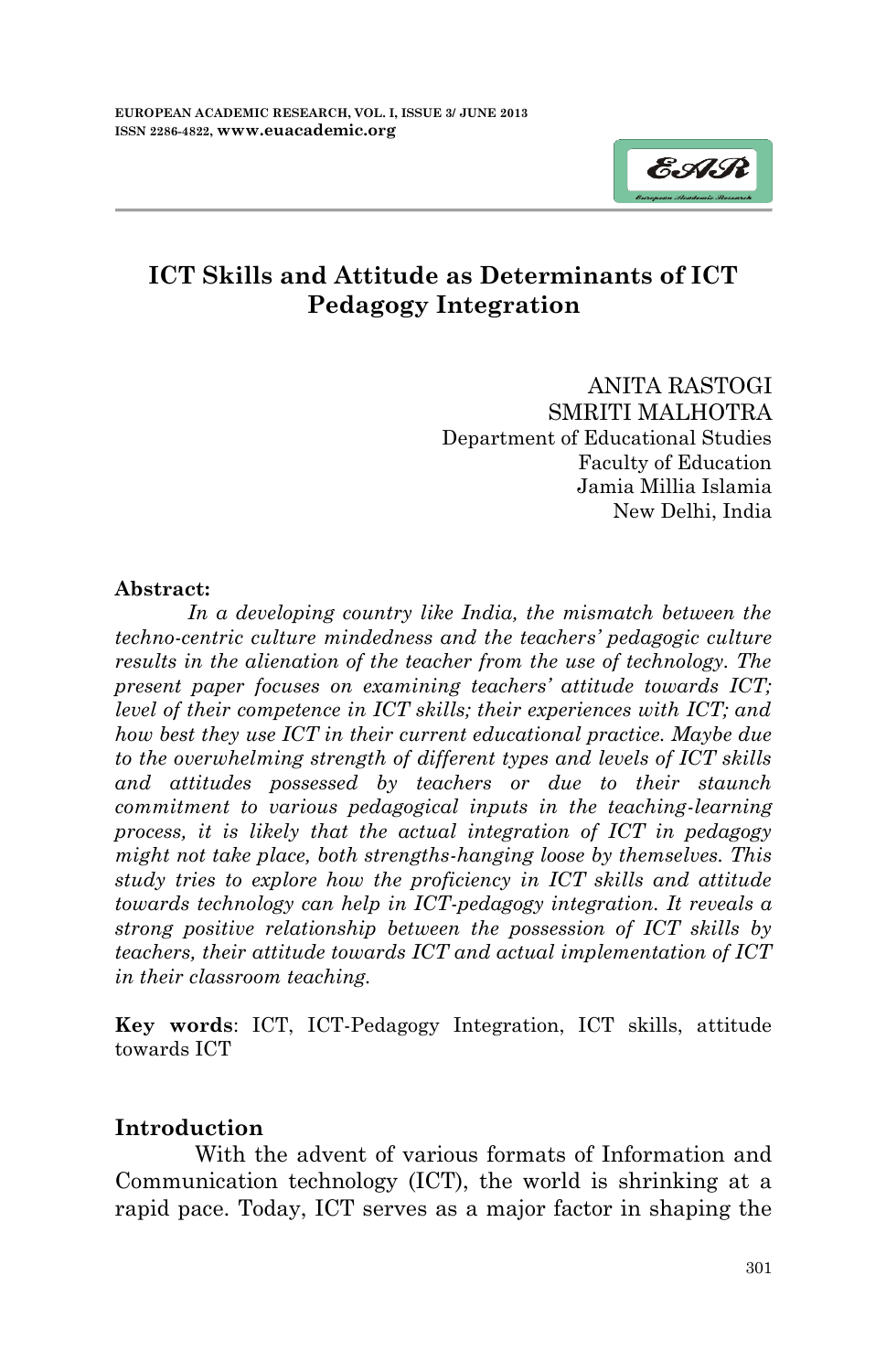new global economy and producing fast changes in the society. There is a widespread acknowledgement that ICT can be used to enhance both learning and teaching in one go. It has great potential, to transform the ways in which the teachers teach and the students learn. ICT provides an array of powerful tools that can help in transforming the present isolated, teachercentred and text-bound classrooms into technology enriched, student-focused and interactive knowledge environments. As a learning tool, ICT gives some good opportunities in terms of the learning efficiency and quality. It provides opportunities for greater flexibility, interactivity and accessibility for engaging teaching and learning at the individual, group, and societal levels. No doubt, ICT has a unique and unusual place in the classroom as an educational innovation.

In order to gain positive outcomes of ICT, there are some inevitable problems that need to be overcome by educational institutions and people responsible for the implementation of this innovation. Today, there is a growing awareness among policy makers and educators that the educational system needs to be reformed if it is to effectively equip students with the knowledge, attitudes and skills that they will need to succeed and thrive in the knowledge economy. The teacher education system of the country in particular needs to take full cognizance of the ICT input in making this innovative process successful. The need of the hour is to develop technology savvy teachers who are able to prepare students for the 21st century digital age, providing them meaningful education through the integration of technology in the process of education through healthy blending of the cult of traditional pedagogy with the impress of the cult of ultra-modern ICT inputs - electronic as well as others. What is important is to consider how ICT can be integrated into education, or should be, in order to take due advantage of its potentials for educational purposes. Thus the process of schooling must be envisaged not simply smart or extra-smart but also targeted at delivering what it ought to in order to make room for building a true learning society, a truly smart knowledgeable era.

India recognized the importance of Information & Communication Technology (ICT) in education ever since the dawn of its independence. Different policies have been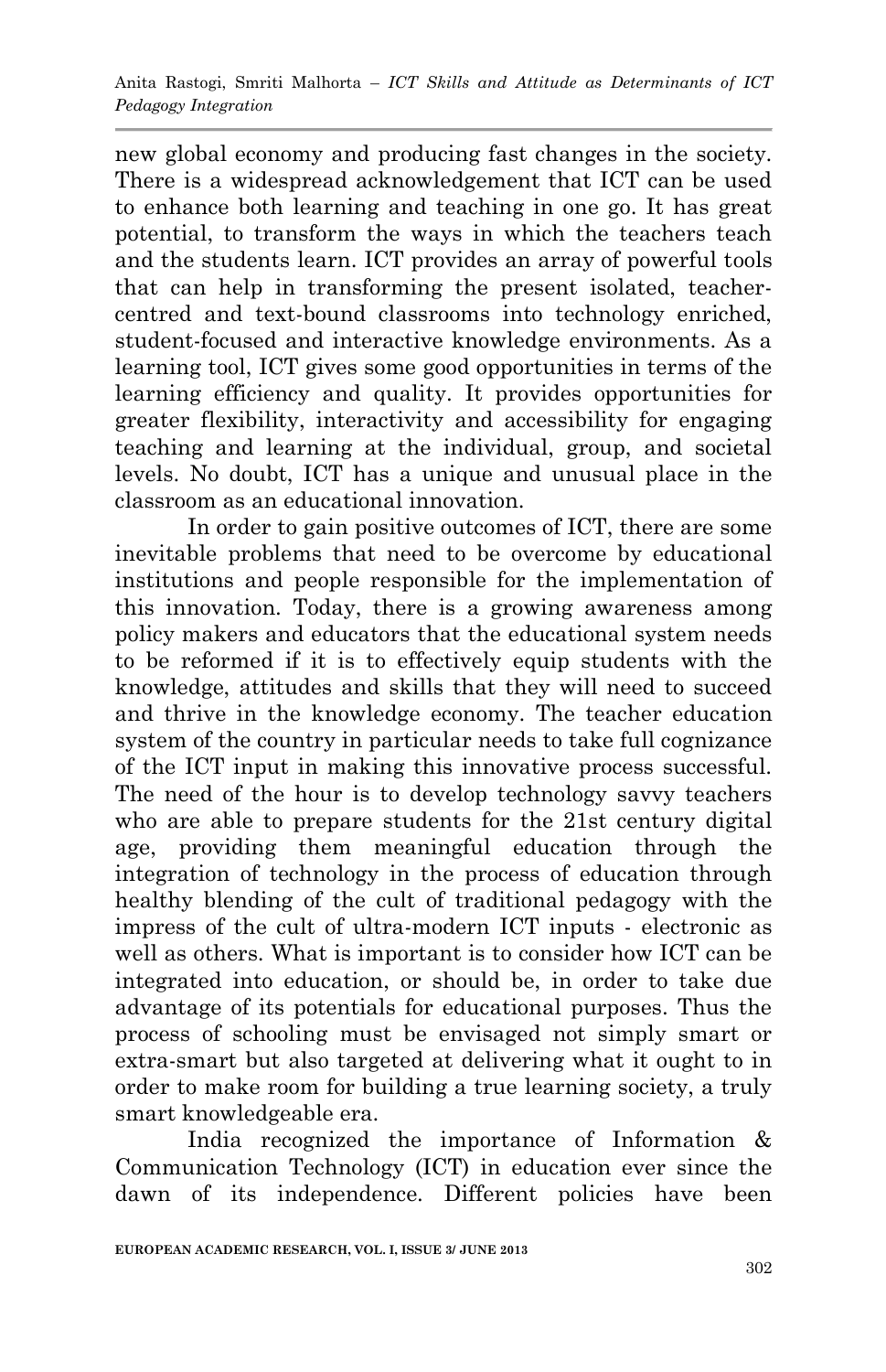formulated w.r.t. ICT and its integration in education. Some of these are: Computer Literacy and Studies in Schools (CLASS); Information and Communication Technology in Schools (2004); The Information Technology Act (2000); The Science and Technology Policy (2001); National Task Force on Information Technology and Software Development (1998); ICT Policy in School Education (2009). Taking into account the efforts being made by the government for successful ICT-pedagogy integration, it can be said that India is heading towards the second stage, i.e. the foundation stage of ICT-pedagogy integration. Technology by itself might not lead to change; rather it is the way in which teachers integrate technology that has the potential to bring change in the education process. Having ICT in the education environment does not automatically ensure that high quality, effective teachinglearning would take place; it may change a teacher's role but perhaps not alter pedagogy. To achieve this, teachers must believe or be made to feel that ICT is a valuable educational tool to boost the teaching-learning process. Thus it becomes incumbent upon them to make a commitment to improving their ICT skills, and in turn, integrate the ICT into their regular classroom teaching practices. In order to integrate ICT more effectively in the educational as well as development environment, it may be worth understanding the teachers' present level of ICT skills and also their attitudes related to the ICT–pedagogy integration syndrome to improve their ICT skills and thereby, making the teaching-learning and development process more effective.

 The technology initiatives taken to be adopted by educational policy-makers worldwide seem to be focused on the tangible potentials of technology per se to manipulate classroom interaction in a more constructive and meaningful way to cause inclusive development, much though in a hurry. In developing countries, in particular, the policy-makers appear to have adopted ICT in education to accelerate the nation's development efforts too in the process. In such hasty adoption, however, building teachers' skills and attitudes toward ICT would have often been ignored. The literature hints at the need for studies not only on the teachers' level of ICT skills and their attitudes toward ICT but also on the factors responsible to have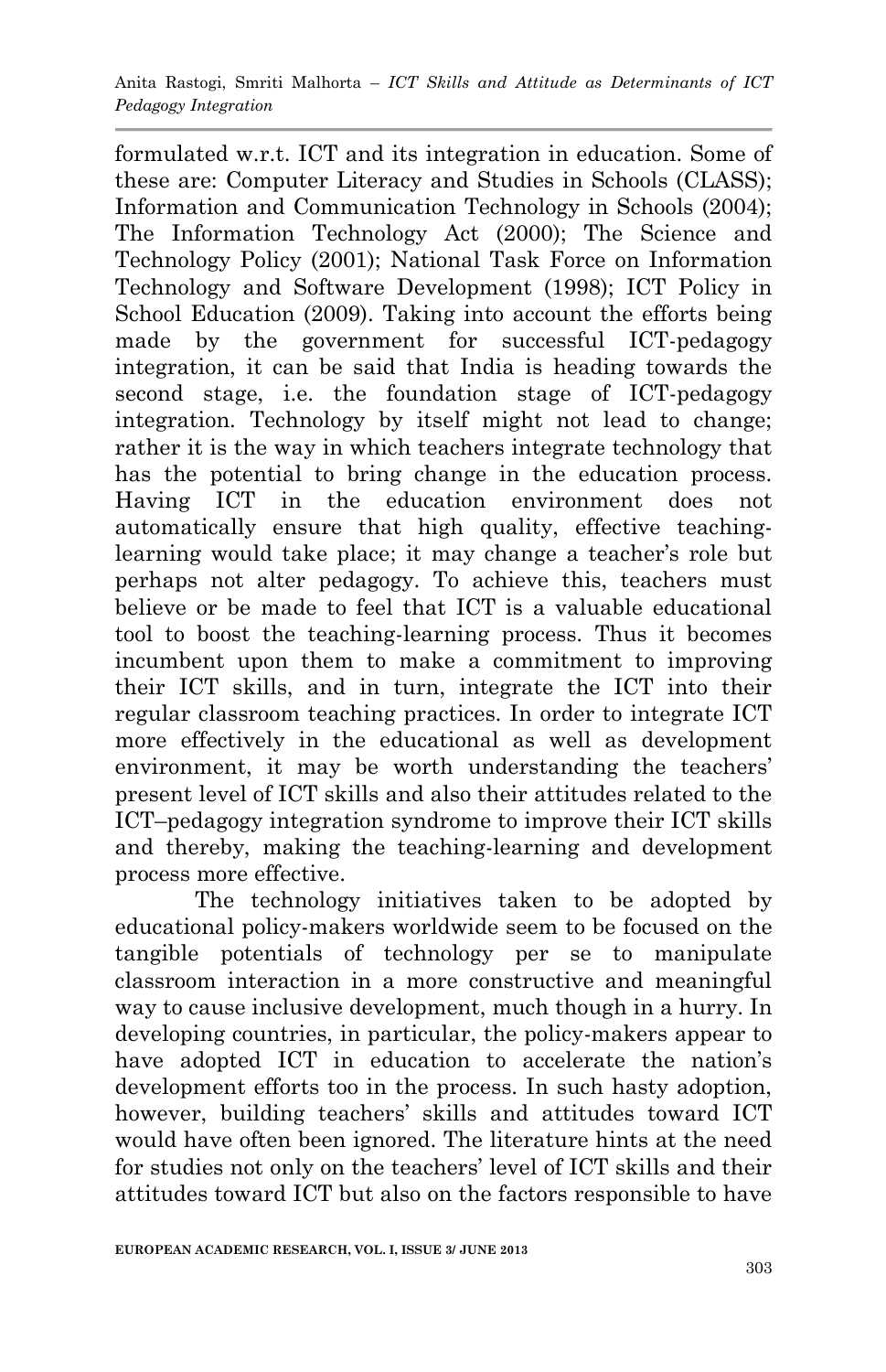produced or hindered them. Research done in the foreign countries on working with ICT, well-nigh remain only contextspecific- due to population, sampling, and/or design limitationsmay not necessarily be transferable to the Indian context. Hence, the need and urgency for an indigenous probe into the impact of smart technology on our system of schooling as a whole, and particularly, how best our teachers, pedagogy, ICT beneficiaries and propagators as well as other stakeholders in the educational enterprise perceive their role to be in the proactive integration of ICT and pedagogy in a healthy way. It is equally important to understand, in the process, the determinants that go a long way in building a positive attitude among teachers about the ICT input in education and the ICT skills needed for this purpose. Doing such a study would indeed be not simply interesting but also a challenging task.

 Studying teachers" attitudes is particularly important in developing countries like India, where ICT is usually not a part of the school culture. Due to its novel presence in society at large and its intervention in schools in particular, technology may not be well received by the teachers lest it should prove to be an extra burden on them. The mismatch between the teachers" culture of techno-centric mindedness and their pedagogic culture would often result in their alienation from the use of technology. The delicacy of this situation calls for an investigation of teachers" attitude. The present study focused on examining teachers' attitude towards ICT, their level of technical ICT skills as well as their experiences with ICT and how they used ICT in their current day to day educational practices. It is likely that due to the presence of different types and levels of ICT skills and attitudes possessed by teachers or due to their various pedagogical practices, the actual integration of ICT in pedagogy may get hindered. This study attempted to identify the relationship between the possession of ICT skills by teachers, their attitude towards ICT and the actual implementation of ICT in the classroom, all this besides identifying the factors that determined the success of ICTpedagogy integration to its facilitation stage.

 The review of related literature revealed a number of factors that influenced teachers' decisions to use ICT in the classroom such as: access to resources (Gulbahar 2005); quality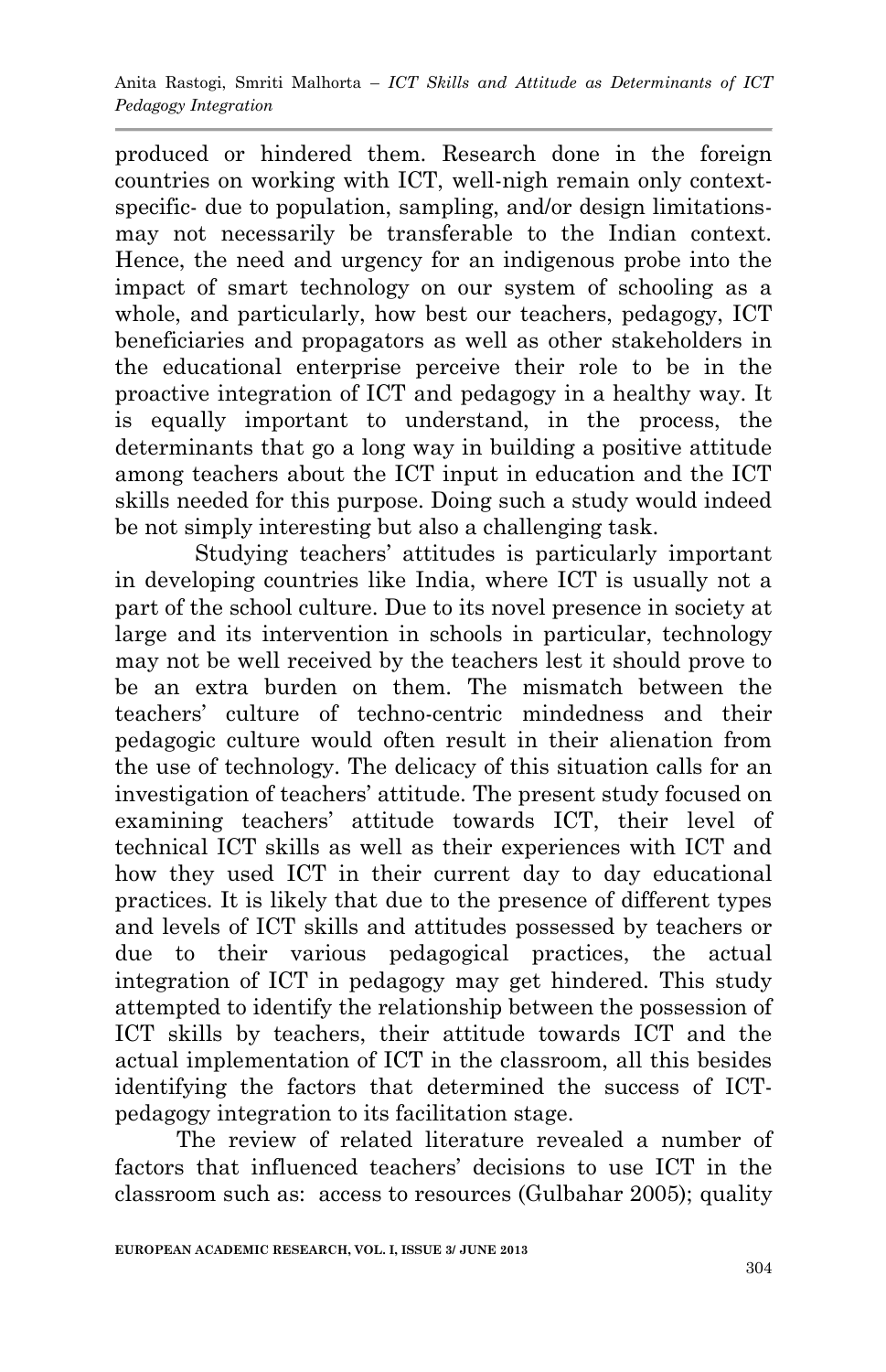of software and hardware (Mumtaz 2000); attitude towards technology (Albirini 2006), competence (Knezek and Christensen 2002); ease of use (Deaney et al. 2006); educational beliefs (Komis 2006; Ertmer 2005); self-efficacy beliefs (Gobbo 2001); incentives to change (Granger 2002); support and collegiality in their school (Hennessy 2010); school and national policies (Lawson 2000); commitment to professional learning (Jung 2005); and background in formal training (Afshari 2009). Among these factors, the strength of teachers' ICT skills and the attitude towards ICT as such seem to play a pivotal role in helping them make use of ICT in their teaching-learning process and in turn in proving themselves to be successful teachers and facilitators of ICT intervention and integration both of pedagogy and technology as their principal forte.

# **The Study Profile**

The present study addressed the following research questions: 1) What are the levels of ICT skills and attitudes of teachers towards the use of technology in the teaching-learning process and to what extent do they affect the ICT-Pedagogy integration in real situations? and 2) In what ways do the teachers integrate ICT into their pedagogical practices?

- $\hat{\cdot}$  In the first phase a pilot survey was conducted to identify the schools having availability of ICT facilities (computers, projectors and internet facilities) and a total of 20 schools were selected from South Delhi, India, using the Purposive Sampling technique. From each of the selected schools, 5 teachers teaching class IX (one teacher from each scholastic area) were selected and administered the following three questionnaires:
- Questionnaire (1) "Faculty Attitudes toward Information Technology (FAIT 1.0)", consisting of a total of 68 items on a five point Likert type scale, was administered on teachers to gather data on five separate factors namely: Enthusiasm/Enjoyment (F1); Anxiety (F2); Avoidance (F3); E-mail Use for Classroom Learning (F4) and Productivity Improvement (F5).
- Questionnaire (2) "Technology Competencies for All Educators", consisting of 73 items on a four point Likert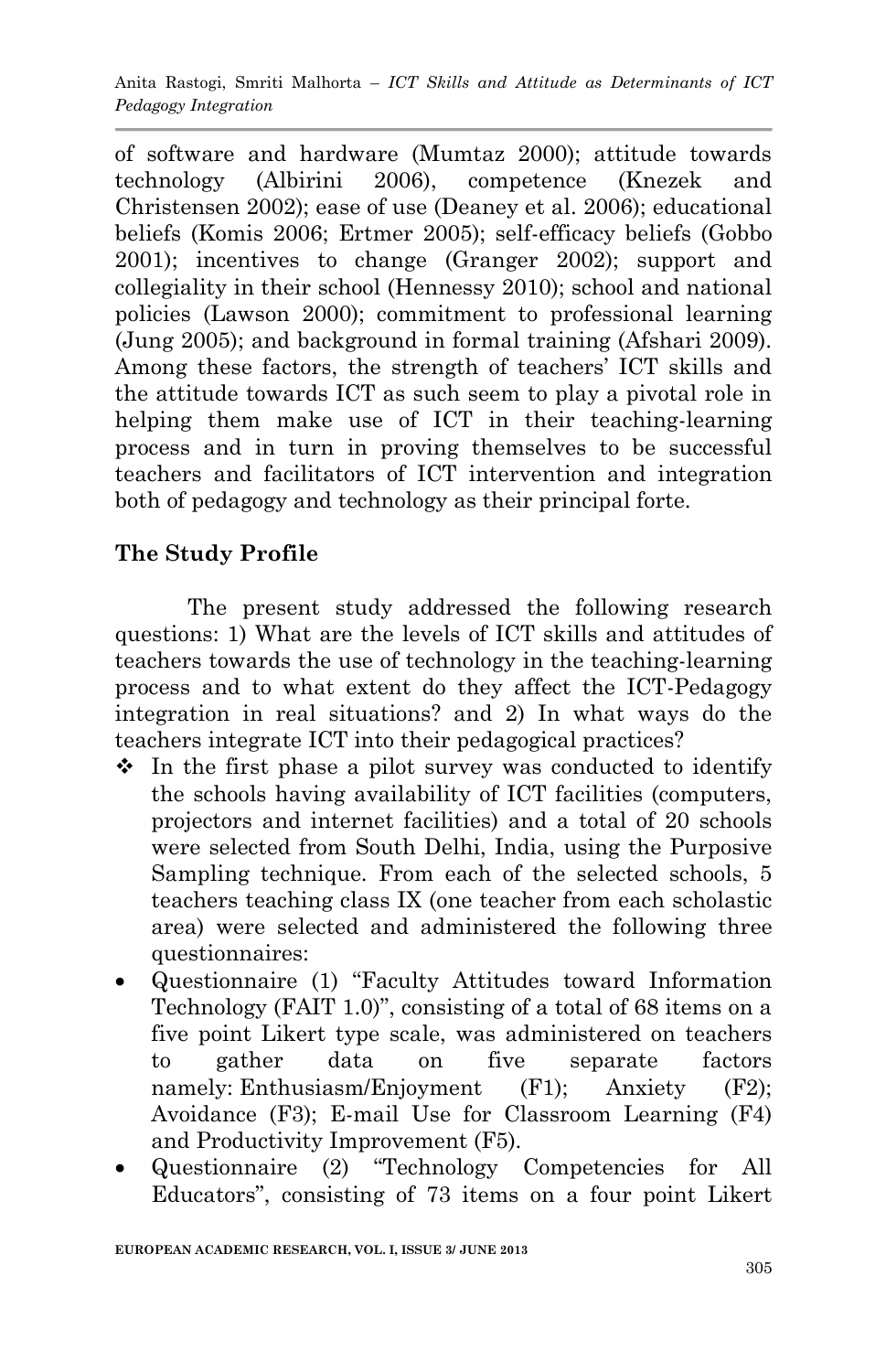type scale, was administered on teachers to gather data on their proficiency in ten ICT skill categories.

- Questionnaire (3) "Technology Use Questionnaire", consisting of 36 items on a five point Likert scale, was used as an instrument to elicit information from the teachers on how they use applications of ICT in planning their teaching and in their actual instructional practice.
- $\div$  In the second phase of the study, based on the responses of the teachers regarding their attitude towards technology, proficiency in ICT skills and technology use, the responses of the teachers from the questionnaires were examined and classified into different dimensions based on their ways of integrating ICT in the pedagogical practices.

Then twenty teachers were selected for interview to observe the ways of ICT integration adopted by them in the teachinglearning process. A semi-structured interview schedule based on the responses given by the teachers was used to re-affirm and authenticate data collected through "TECHNOLOGY USE QUESTIONNAIRE".

## **Analysis and Interpretation of Data**

Subjecting the data to statistical interpretation revealed quite a host of interesting findings along the identified six-fold areas of concern for teachers, as follows:

## *1. Teachers' Proficiency in ICT Skills*

Teachers" ICT skills included their ability to use the wide variety of technology-related tools and their application to classroom teaching, in particular, and to the totality of teaching-learning process in general. In the present study, "Technology Competencies for All Educators" rating scale was used to gather data on proficiency of teachers in ICT skills on 10 skill categories. It consisted of 73 items, on a four point Likert instrument, entailing: Essential skills for computer operation, setup maintenance and troubleshooting (21 items); Word Processing Skills (11 items); Spreadsheet and Graphing Skills (5 items); Presentation Skills (5 items);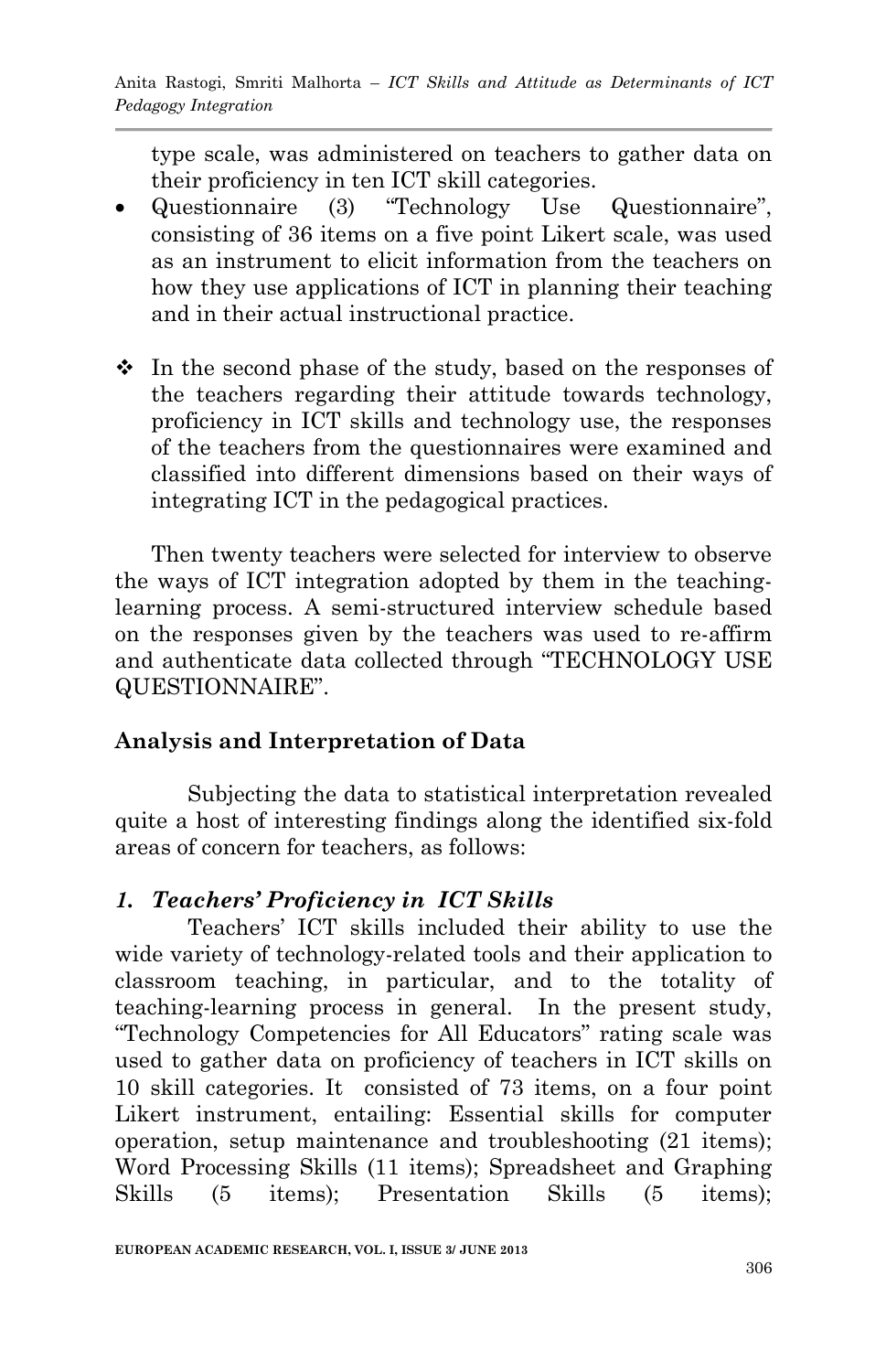Anita Rastogi, Smriti Malhorta – *ICT Skills and Attitude as Determinants of ICT Pedagogy Integration*

Telecommunication Skills (8 items); Web Design Skills (4 items); Grade Book Skills (7 items); Networking Skills (3 items); Teaching and Learning Environment Skills (5 items); Social and Ethical Skills (4 items). For analyzing the rating scale, the teachers were categorized as Proficient, Moderately Proficient and Not Proficient in terms of proficiency in ICT skills. As there were different numbers of statements for each of the skill category, so the ranges for each skill were calculated individually. Table 1 given below illustrates the outcome.

| rabic 1. Level of reachers Troneiency in Ter Danis                                               |                   |                          |                   |        |       |           |
|--------------------------------------------------------------------------------------------------|-------------------|--------------------------|-------------------|--------|-------|-----------|
| Skills                                                                                           | Not<br>Proficient | Moderately<br>Proficient | Proficient<br>(%) | Mean   | S.D.  | $\chi^2$  |
|                                                                                                  | (%)               | $\frac{6}{6}$            |                   |        |       |           |
| Processing<br>Word<br>Skills                                                                     | 6                 | 10                       | 84                | 38.99  | 8.18  | $115.77*$ |
| Telecommunication<br>Skills                                                                      | 8                 | 10                       | 82                | 27.2   | 6.40  | $106.65*$ |
| Essential skills for<br>computer<br>operation.<br>setup,<br>&.<br>maintenance<br>troubleshooting | 5                 | 18                       | 77                | 70.1   | 13.39 | 88.34*    |
| Presentation Skills                                                                              | 12                | 16                       | 72                | 16.29  | 4.39  | $67.52*$  |
| Networking Skills                                                                                | 11                | 18                       | 71                | 8.67   | 2.37  | $64.58*$  |
| Social and Ethical<br>Skills                                                                     | 12                | 21                       | 67                | 12.06  | 3.88  | $52.22*$  |
| &<br>Spreadsheet<br>Graphing Skills                                                              | 7                 | 29                       | 64                | 15.45  | 4.40  | 49.58*    |
| &<br>Teaching<br>Learning<br><b>Environment Skills</b>                                           | 13                | 32                       | 55                | 31.8   | 8.81  | $26.5*$   |
| Grade Book Skills                                                                                | 28                | 28                       | 44                | 17.28  | 7.66  | $5.11*$   |
| Web Design Skills                                                                                | 32                | 36                       | 32                | 8.85   | 3.89  | $0.313**$ |
| TOTAL                                                                                            | 7                 | 29                       | 64                | 246.86 | 54.34 | 49.58*    |

**Table 1: Level of Teachers' Proficiency in ICT Skills**

*\* χ <sup>2</sup>value is significant at 0.01 level of significance, \*\*χ <sup>2</sup>value is significant at 0.05 level of significance*

*Teachers' Proficiency in ICT Skills as Determinant of ICT-Pedagogy Linkage:* A quick glance at table 1 prima-facie shows that an absolute majority of the sample teachers, on an average 64%, were found to be proficient along different skill categories with their proficiency level as high as 84% in Word Processing, 82% in Telecommunication Skills followed by 77%, 72% and 71% proficiency level respectively in Essential Computer Skills, Presentation Skills and Networking Skills.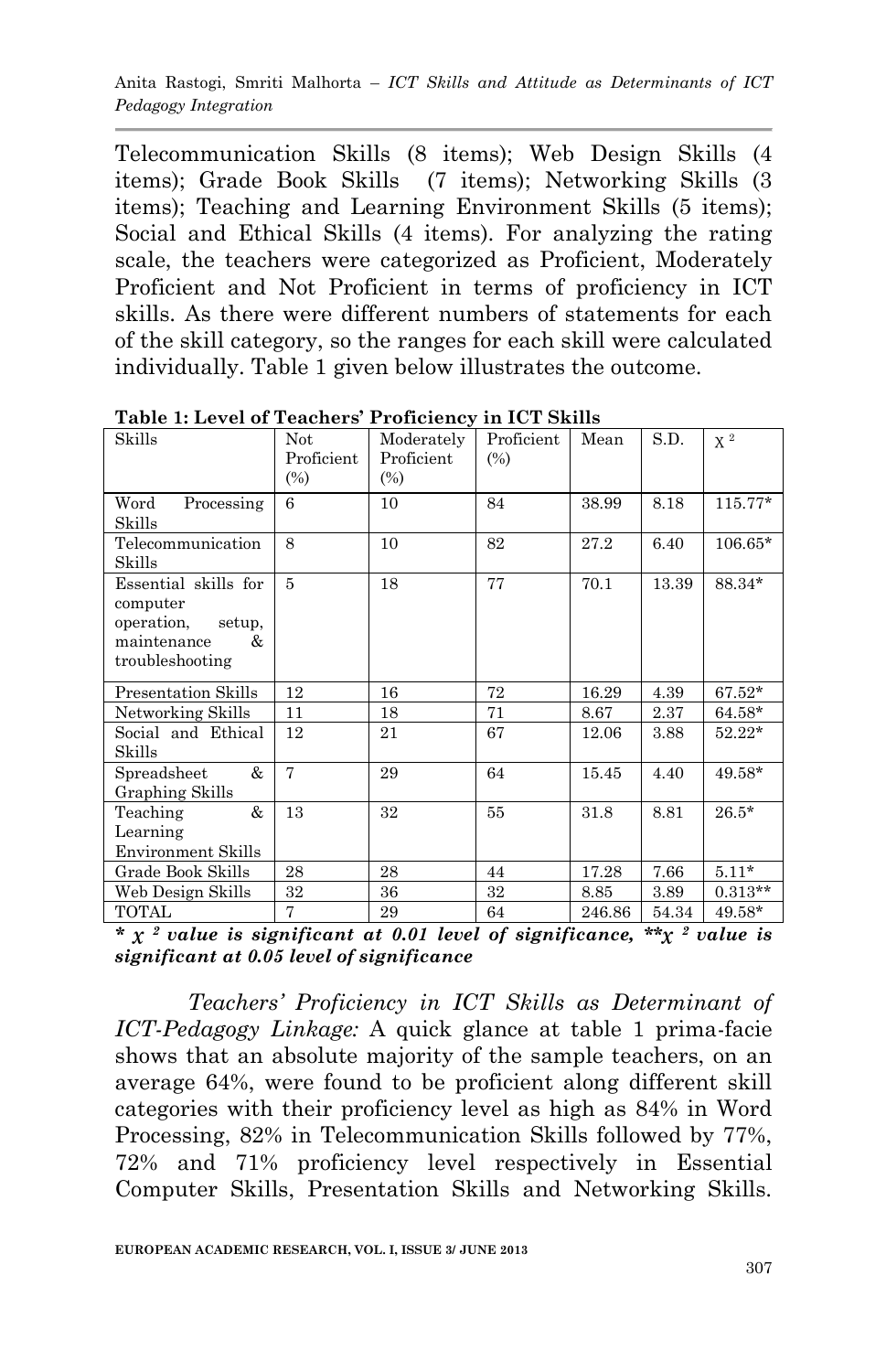They were also found to be strong enough in their proficiency levels at 67% in Social and Ethical Skills, an average 64% in Graphing Skills but poorly so in their Teaching-Learning Environment Skills at just 55% level of proficiency, in Grade Book Skills and Web Design Skills far too poorly at 44% and 32% level of proficiency respectively. What is, however, found to be the most disturbing proficiency praxis was their below average proficiency in teaching-learning environment, which falls down to the eighth position in the order of priority among ten proficiency gradations that ought, indeed, to be their most important strength as school teachers since their principal responsibility and role is to spontaneously create an ample wholesome learning-teaching environment. Such an environment is needed not only for effective schooling but also for building a positively congenial and constructive attitude for making the interaction between pedagogy, on the one hand, and technology, on the other, pro-active and tangible.

The purpose is to cause systematic cohesion and integration between them, in an era of total quality management in education. It seems that the core element of building the required teaching-learning environment in a way perhaps got camouflaged as though in the tug of war between the cult of pedagogy and the intervention of ICT in the process of education in so far as this example of teachers is concerned. The scenario thus indicated the need to establish a balance of sorts between the proficiency parameters such that the focus remains intact on building a smooth climate to wholesomely integrate the virtual with the actual in the renewal process of schooling in this digital age. This, by the way, seems to be the weakest link that needs to be urgently addressed so as to make the teaching-learning environment central to the integration of pedagogy with ICT to make room for quality schooling.

 Viewed from another angle, that is, in terms of interpretation of analysis along statistical significance of various proficiency premises, it is inevitable from Table 1 that the proficiency level of the sample teachers was found likewise to be heavily loaded in favour of Word Processing Skills, Telecommunication Skills and Essential Computer Skills with χ  $2$  values of 115.77, 106.65 and 88.34 respectively, all significant at 0.01 level of confidence followed successively likewise by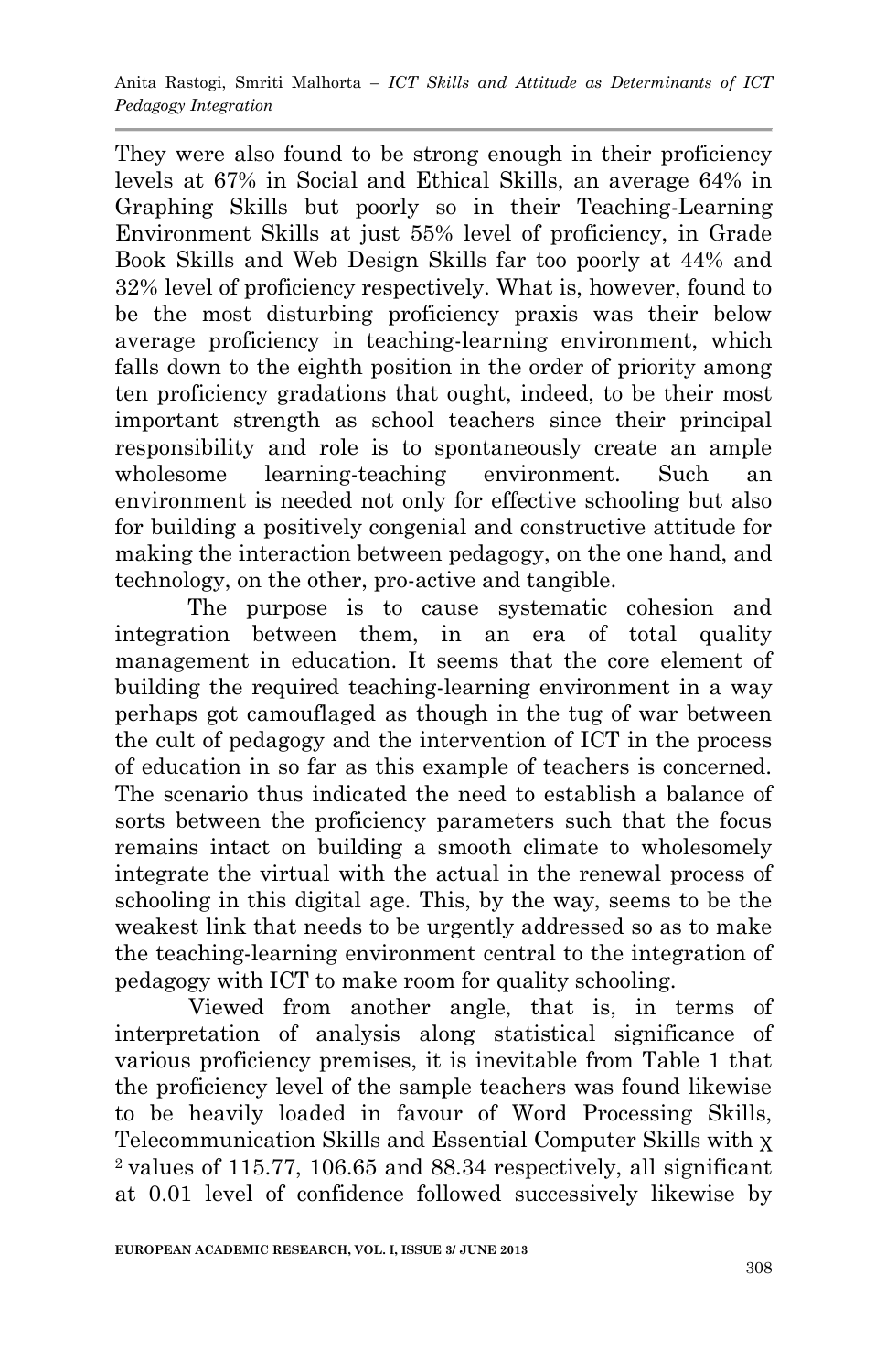proficiency in Presentation Skills, Networking Skills, Social and Ethical Skills, and Graphical Skills, all again significant at 0.01 level of confidence. Here, too, the level of proficiency in Teaching and Learning Environment Skills fell far too below average, though statistically significant at 0.01 level of confidence, followed further dismally on Grade Book Skills and Web Design Skills. This analysis further confirmed lack of balance between the pedagogical skills and the ICT skills, skewed overwhelmingly in favour of the ICT skills than the pedagogical skills. It indicated an obvious hiatus between the intervention of ICT skills in teaching, causing little integration between technological inputs and pedagogical practices. The challenge of integration between pedagogy and ICT remained still gaping and gazing in the face, despite all claims to the contrary made here and there.

The analysis of the ICT-Pedagogy integration syndrome, in brief, tended to highlight how teachers can and do help establish a sense of belonging between ICT and pedagogy to promote the quality of schooling, on the one hand, and cause total quality management in the system of education per se, on the other, through blending the merits of both to fulfil their school master functioning collectively and together as an integral pursuit. To do so, the teachers ought to be conversant to the proficiency level primarily with the word processing skills, telecommunication skills, the essential computer skills and networking skills as well as secondarily with skills like spreadsheet and graphing, grade book and web -designing to facilitate their integration with the basic pedagogical skills like building healthy teaching-learning institutional climate for skilful presentation and transaction of the teaching-learning experiences in the classroom for optimum gain from the schooling potentials and practices. However, the analysis also sounds a note of caution in that the teachers ought necessarily to be adept in social and ethical skills to effect smooth and spontaneous ICT-pedagogy blending, a healthy blending of the multimedia technology with the instructional technology, both print as well as digital. The evidence tendered by the sample teachers did prove to show that they can do it, and do it meaningfully.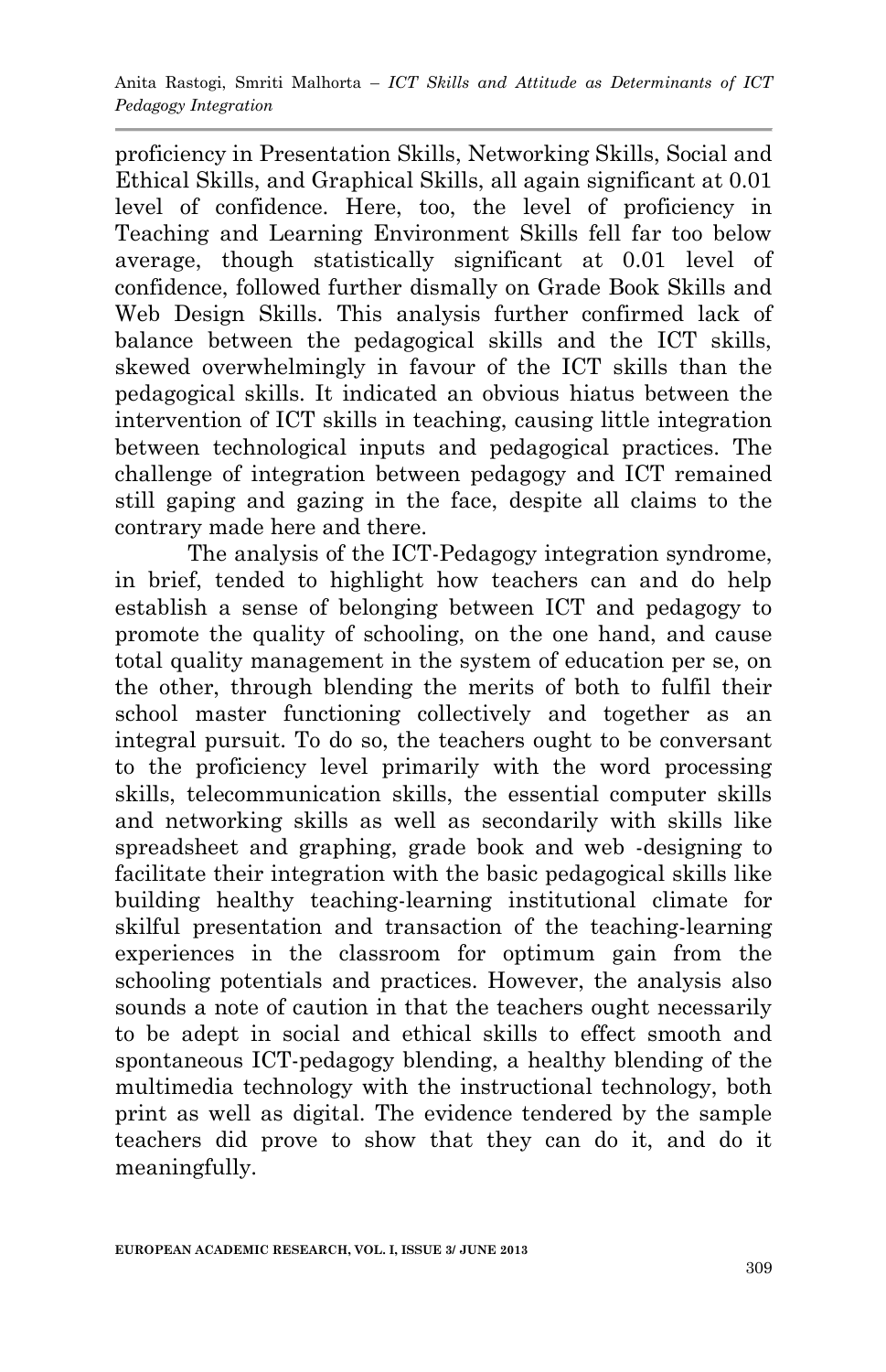Anita Rastogi, Smriti Malhorta – *ICT Skills and Attitude as Determinants of ICT Pedagogy Integration*

### *2. Teachers' Attitude towards Technology*

 In the present study, for studying the attitude of teachers towards technology, a five point rating scale, "Faculty Attitudes toward Information Technology (FAIT 1.0)" was administered to gather data from teachers on five separate indices. The FAIT (v1.0) consisted of a total of 68 items on a five point Likert instrument to gather data on five factors: Enthusiasm/Enjoyment (F1); Anxiety (F2); Avoidance (F3); E-mail Use for Classroom Learning (F4); and Productivity Improvement (F5). For analyzing the rating scale, the attitude of teachers was categorized as Highly Favourable, Favourable, Undecided, Unfavourable and Highly Unfavourable. For analyzing the avoidance and anxiety level, the rating scale was categorized as Low, Below Average, Average, Above Average and High as shown in Table 2. As there were different numbers of statements for each of the five factors, so the ranges for each factor were calculated individually.

| Attitude                                              | $\frac{1}{2}$<br>Teachers' Attitude (%) |                                     |         |                  |           | Mean S.D. $x^2$ |      |                | Category                   |
|-------------------------------------------------------|-----------------------------------------|-------------------------------------|---------|------------------|-----------|-----------------|------|----------------|----------------------------|
|                                                       |                                         |                                     |         |                  |           |                 |      |                |                            |
| Enthusiasm<br>(F1)                                    | Low                                     | below<br>average                    | average | above<br>average | high      | 60.01           | 6.68 | 88.4*          | Highly<br>Favorable        |
|                                                       |                                         |                                     |         | 48               | 49        |                 |      |                |                            |
| Productivity highly<br>Improvementunfavorable<br>(F5) |                                         | unfavorableundecidedfavorablehighly |         |                  | favorable | 58.3            |      |                | $7.14\;20.72*$ Favorable   |
|                                                       |                                         |                                     | 12      | 46               | 42        |                 |      |                |                            |
| E-mail<br>Usehighly<br>(F4)<br>lunfavorable           |                                         | unfavorableundecidedfavorablehighly |         |                  | favorable | 41.55           | 6.82 |                | 43.28*Favorable            |
|                                                       |                                         |                                     | 15      | 46               | 35        |                 |      |                |                            |
| Avoidance<br>(F3)                                     | Low                                     | below<br>average                    | average | above<br>average | high      | 39.23           | 4.91 |                | 66.32*Undecided            |
|                                                       |                                         |                                     | 50      | 40               |           |                 |      |                |                            |
| Anxiety (F2)                                          | Low                                     | below<br>average                    | average | above<br>average | high      | 56.49           | 7.26 | $53.04*$ Below | Average                    |
|                                                       | 37                                      | 48                                  | 12      | з                |           |                 |      |                |                            |
| TOTAL                                                 |                                         |                                     |         |                  |           |                 |      |                | 255.5827.6330.32*Favorable |

**Table 2: Teachers' Attitude towards Technology**

*\* χ <sup>2</sup>value is significant at 0.05 and 0.01 levels of significance*

Table 2 reveals that the attitude of teachers towards the use of technology in the teaching-learning process was by and large found to be favorable. It transpired that the teachers believed and confirmed that ICT provided new ways of reaching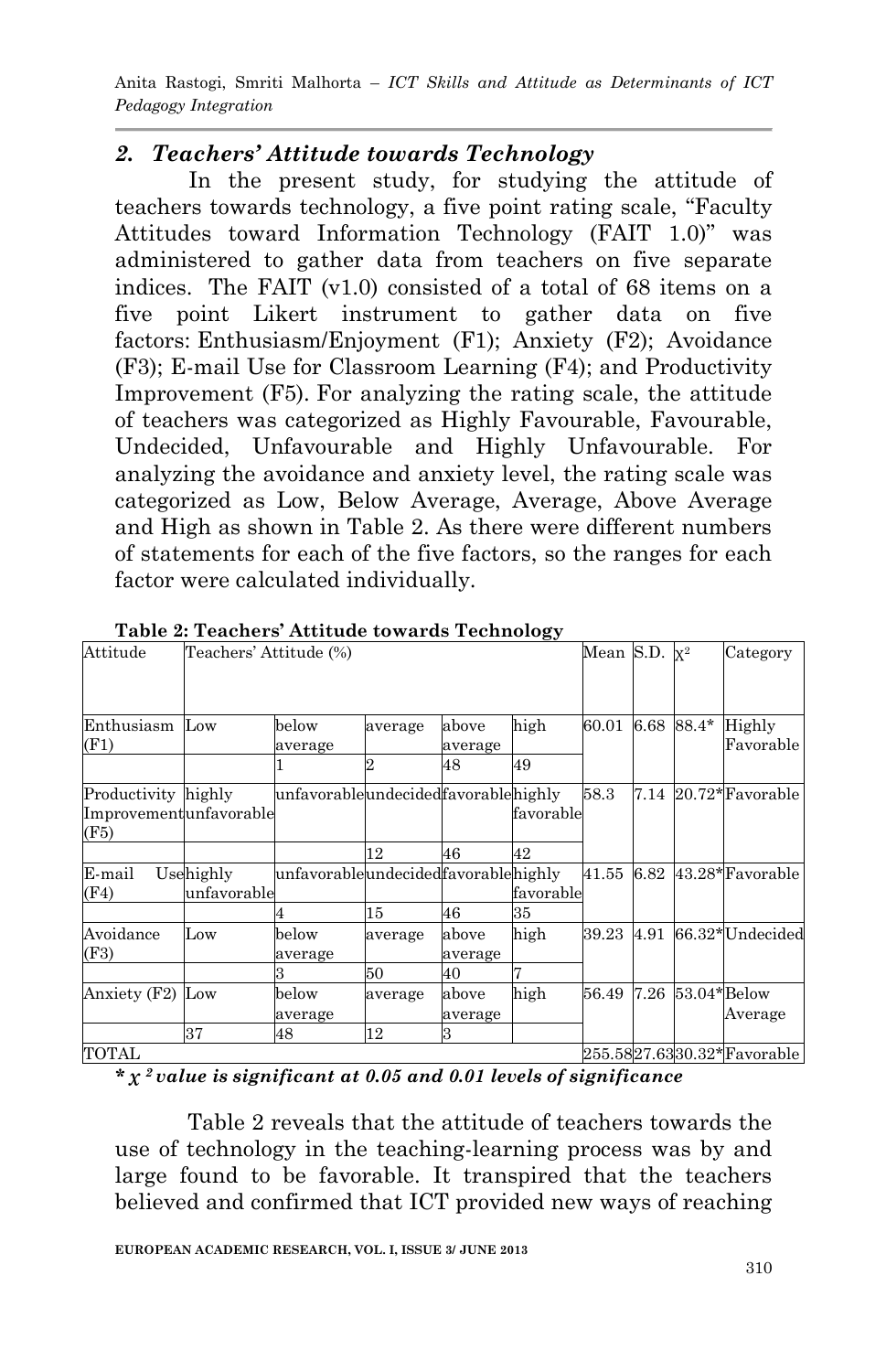vast amounts of information along with a variety of information sources and promoted knowledge-construction, searching for information, questioning, analyzing, summarizing and sharing it with others. Also, the use of ICT motivated the learners and helped the students with learning difficulties and slow learners, and promoted individualized learning. They further believed that the use of ICT saved teachers' and students' time, increased their productivity and also provided them with constructivist learning environment, promoting studentdirected activities; collaborative and cooperative learning to develop in turn higher order thinking skills. This may be borne out by the teachers" response to individual attitude factors like enthusiasm, anxiety, avoidance, e-mail use and productivity level.

In statistical analysis, the value of chi-square  $(\chi^2)$  for the five factors namely F1, F2, F3, F4, F5 were found to be 88.4, 53.04, 66.32, 43.28 and 20.72, respectively and the computed values of  $x^2$  for all the five factors being greater than the critical value of  $\chi^2$  were found to be significant both at 0.01 and 0.05 levels of significance. So, the observed results revealed that the difference between the observed and the expected frequencies was significant and cannot be explained away as a matter of chance or as sampling fluctuation, it could be concluded that these teachers had a favorable attitude towards incorporating technology as part of their teaching-learning pedagogy. In short, most of these five determinants based on teachers' attitude towards integrating technology with pedagogy proved to be helpful in their own respective ways, except that of initial avoidance or inertia to change always inherent to any innovation.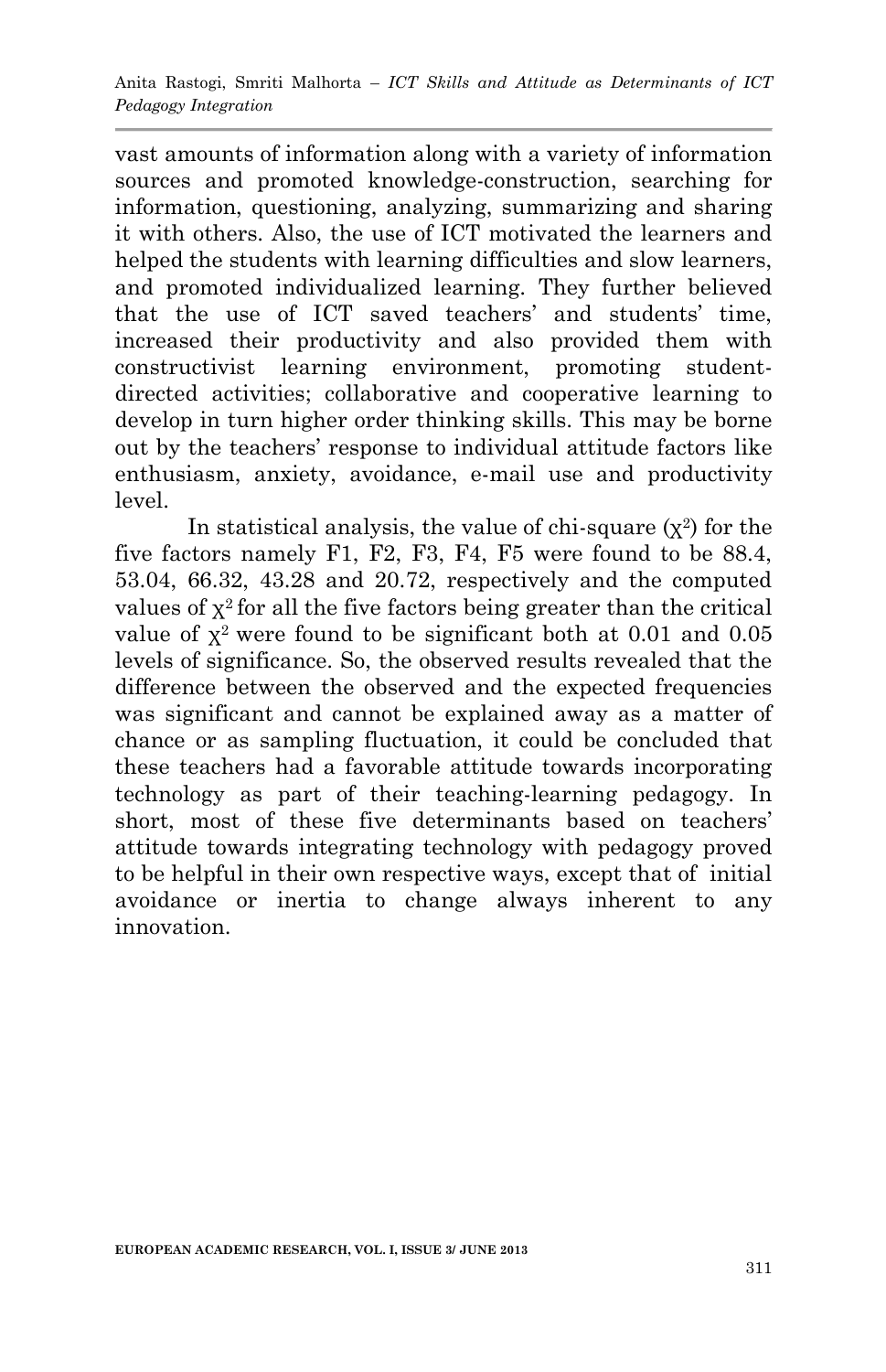## *3. Stages ICT-Pedagogy Integration from Familiarity to Facilitation Level*



*Figure 1: Teachers' level of ICT-Pedagogy integration*

To explore the process of ICT-pedagogy integration, the level of technology integration by the entire group of teachers was studied along five developmental stages which indicated the results as shown in figure 1, revealing that 28% of the teachers were at the first level of ICT- Integration, i.e., they were at the *'familiarity'* level. These teachers knew the importance of computer and related technologies, but did not have the confidence in using computers in the teachinglearning process. They were only familiar with the basic concepts of ICT and simply aware about general applications of softwares (word processing, databases, spreadsheets, and communications).

Similarly, the second level, that is, the *'foundation'* level comprising 29% of the teachers, knew the basics of many software packages and could select an appropriate software package for a specific task. These teachers used ICT for professional purposes, focusing on improving their subject teaching in order to enrich their teaching with a range of ICT applications.

The third level was that of *'fusion'* which consisted of 21% of the teachers. These teachers could use more than one software package in the creation of a single product. They incorporated ICT into all aspects of their teaching, their presentation and management, to improve not only their own learning but especially also, the learning of their students. The teachers collaborated with other teachers in solving common problems and in sharing their teaching experiences with others.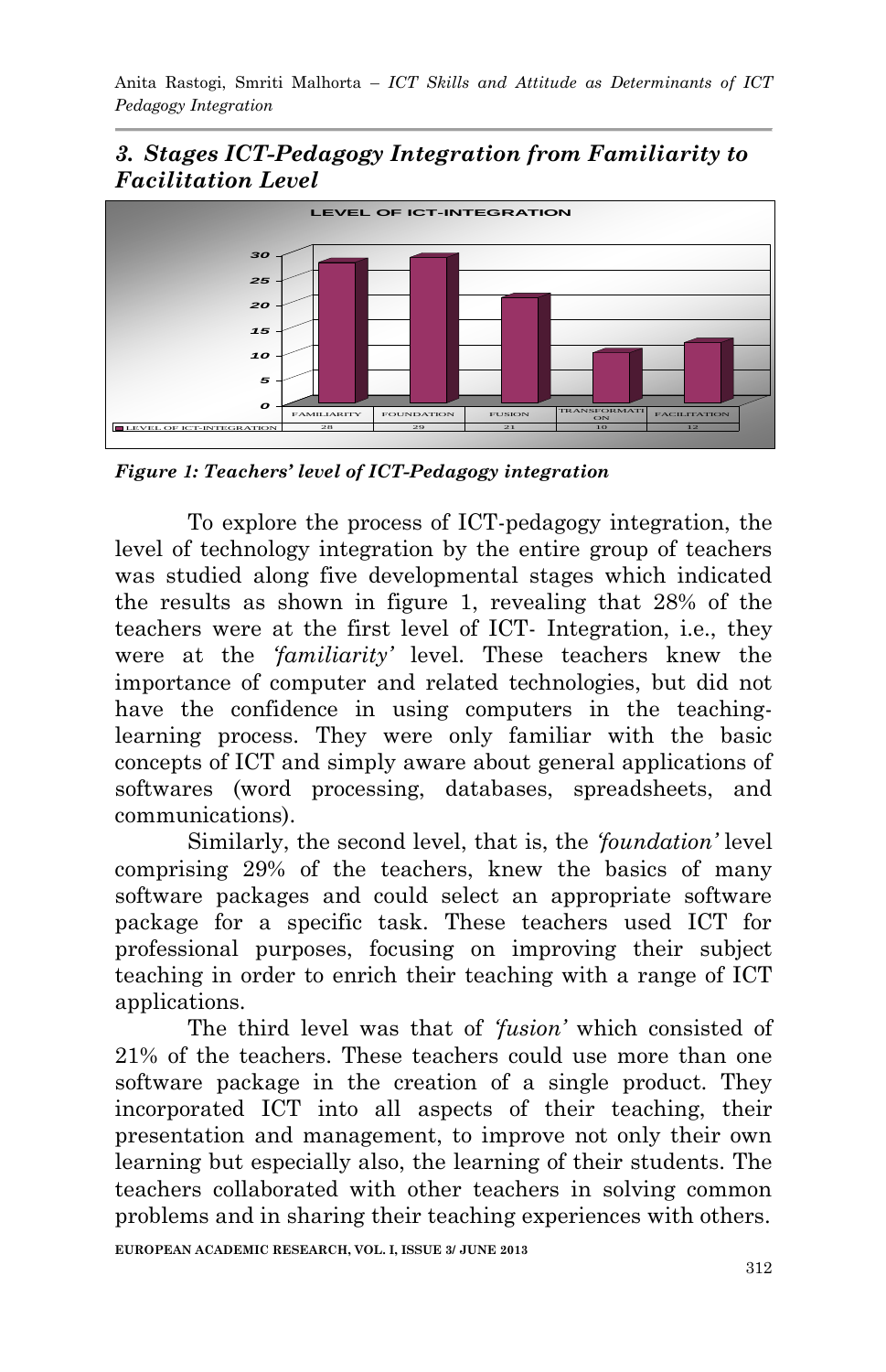Anita Rastogi, Smriti Malhorta – *ICT Skills and Attitude as Determinants of ICT Pedagogy Integration*

At the fourth level, that is, at the *'transformation'* level there were 10% of the teachers. These teachers often used software to solve specific problems in innovative ways. Their students used not only computers but other related technology equipments in curriculum based projects by analyzing resources and creating new knowledge.

The *'facilitation'* phase of the spectrum of ICTintegration levels comprised of 12 % of the teachers who were able to share their knowledge of computers and other related technologies through modelling, peer coaching and mentoring as well as encourage the students and co-workers to experiment with software technologies.

#### *4. Spectrum of Teachers' Technology Use*

| Table 5: Teachers Technology Use                                       |                          |                  |                                          |      |                    |           |                   |                     |
|------------------------------------------------------------------------|--------------------------|------------------|------------------------------------------|------|--------------------|-----------|-------------------|---------------------|
| Technology                                                             | Teachers' Technology Use |                  |                                          |      |                    | MeanS.D.  | $X^2$             | Category            |
| Use                                                                    | (in percentage)          |                  |                                          |      |                    |           |                   |                     |
| Computer                                                               |                          |                  | NeverRarely occasionallyfrequentlyalways |      | 36.714.24          |           | 61.04* Frequently |                     |
| Usage                                                                  |                          |                  | 18                                       | 55   | 26                 |           |                   |                     |
| Professional NeverRarely occasionally frequently always<br>Development |                          |                  |                                          |      |                    | 15.262.03 |                   | 78.24* Frequently   |
|                                                                        |                          |                  |                                          | 50   | 44                 |           |                   |                     |
| Internet<br>Usage                                                      |                          |                  | NeverRarely occasionallyfrequentlyalways |      |                    | 14.572.40 | 35.6*             | Frequently          |
|                                                                        |                          |                  | 14                                       | 43   | 36                 |           |                   |                     |
| Software<br>Usage                                                      |                          |                  | NeverRarely occasionallyfrequentlyalways |      |                    | 13.672.97 |                   | 38.24* Frequently   |
|                                                                        |                          | 12               | 15                                       | 43   | 36                 |           |                   |                     |
| Curricular<br>Integration                                              | $\rm Poor$               | Below<br>average | average                                  | Good | excellent30.164.88 |           | 35.36* Good       |                     |
|                                                                        |                          | 10               | 32                                       | 46   | 12                 |           |                   |                     |
| <b>Accessibility Never Rarely</b>                                      |                          |                  | occasionallyfrequentlyalways             |      |                    | 17.633.08 |                   | $41.12*$ Frequently |
|                                                                        |                          | 12               | 10                                       | 50   | 28                 |           |                   |                     |
| TOTAL                                                                  |                          |                  |                                          |      |                    | 128       | 16.66 40.64* Good |                     |

#### **Table 3: Teachers' Technology Use**

*\* χ <sup>2</sup>value is significant at 0.05 and 0.01 levels of significance*

The results of the technology use along six dimensions as shown in Table 3 would reveal that in many of the cases (49%) the integration of ICT into the pedagogical practices by the teachers was found to be "Good", indeed excellent in some cases (19%). It was also found that the process of  $\text{ICT}$  – pedagogy integration occurred at an average level in the classrooms of a considerable percent of teachers i.e. 27 percent and at a below average level for 5% of the teachers. These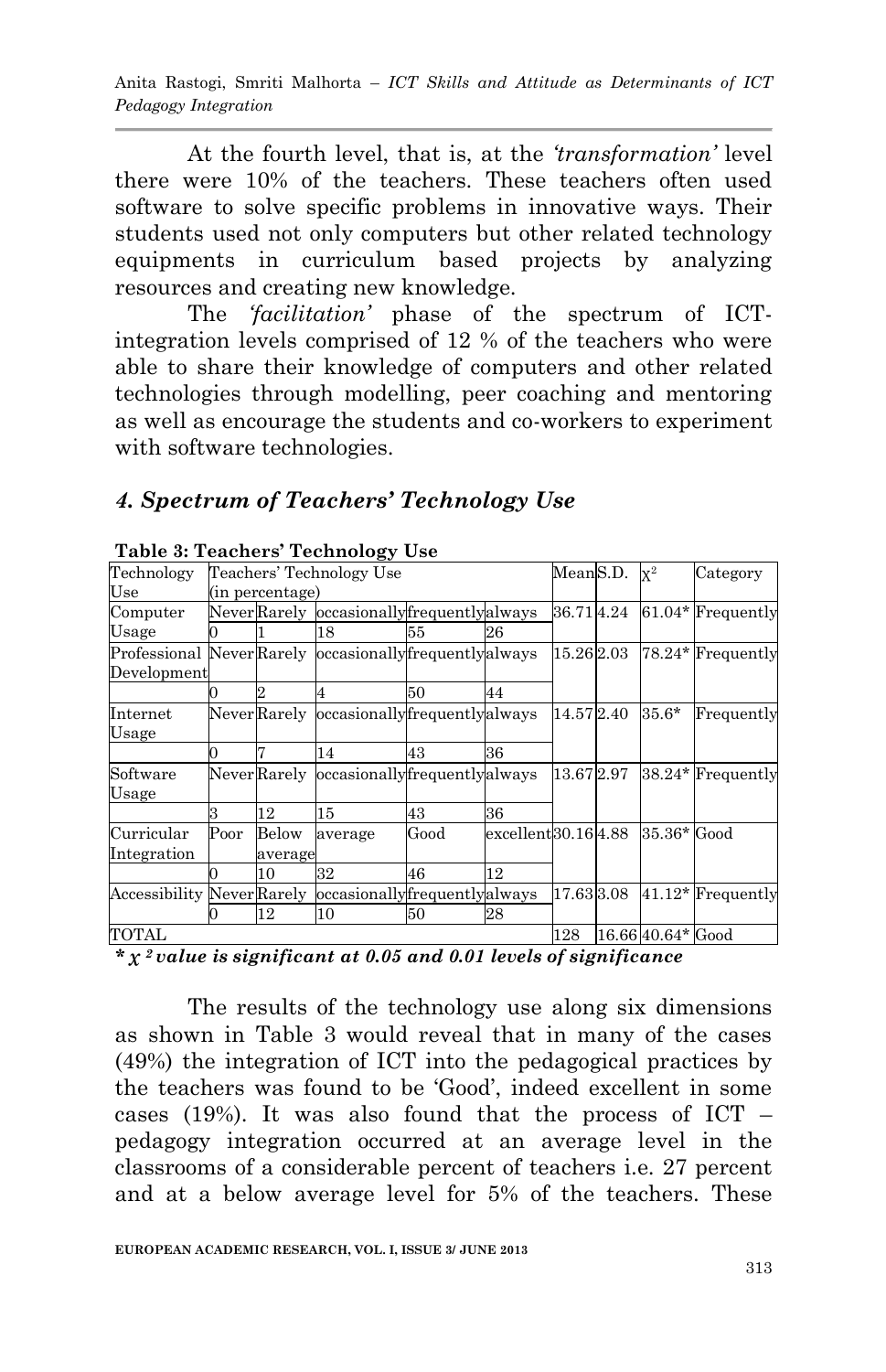observations would be obvious from the analysis of Table 3 results along the stipulated six dimensions of the study.

The value of chi-square  $(x^2)$  for ICT-Pedagogy integration for the six categories namely: 1) computer usage; 2) accessibility; 3) curricular integration; 4) professional development; 5) software usage and 6) internet usage were found to be 61.04, 41.12, 35.36, 78.24, 38.24 and 35.6 respectively. Thus the computed value of  $x^2$  in each category being greater than the critical value of  $x^2$ , their values were found to be significant both at 0.01 and 0.05 levels of confidence. So, the observed results revealed that the differences between the observed and expected frequencies were significant and could not be explained away as a matter of chance error or sampling fluctuation of any kind.

## *5. Relationship among the Variables*

In the present study, Pearson's product-moment correlation coefficient (*r*) was used to measure how well a linear equation described the relationship between the sets of two variables namely: teachers" ICT use and their attitude towards ICT; teachers' ICT skills and their level of ICT use; teachers' ICT skills and their attitude towards technology. It revealed how the change in one variable was accompanied by a change in the other or to what extent increase or decrease in one was accompanied by the increase or decrease in the other. Table 4 shows the correlation obtained between variables in the present study.

| Variables                                 | Pearson's Coefficient of Correlation (r) |  |  |  |
|-------------------------------------------|------------------------------------------|--|--|--|
| 1) Teachers' ICT Skills                   | 0.86                                     |  |  |  |
| 2) Teachers' Technology Use               |                                          |  |  |  |
| 1) Teachers' Attitude Towards Technology  | 0.77                                     |  |  |  |
| 2) Teachers' Technology Use               |                                          |  |  |  |
| 1) Teachers' ICT Skills                   |                                          |  |  |  |
| 2) Teachers' Attitudes Towards Technology | 0.75                                     |  |  |  |

**Table 4: Correlation between different variables**

Table 4 shows that the correlation between the research variables: attitude towards technology and technology usage was found to be  $r = 0.77$  (A High positive correlation). Results revealed that there was a substantial significant relationship (r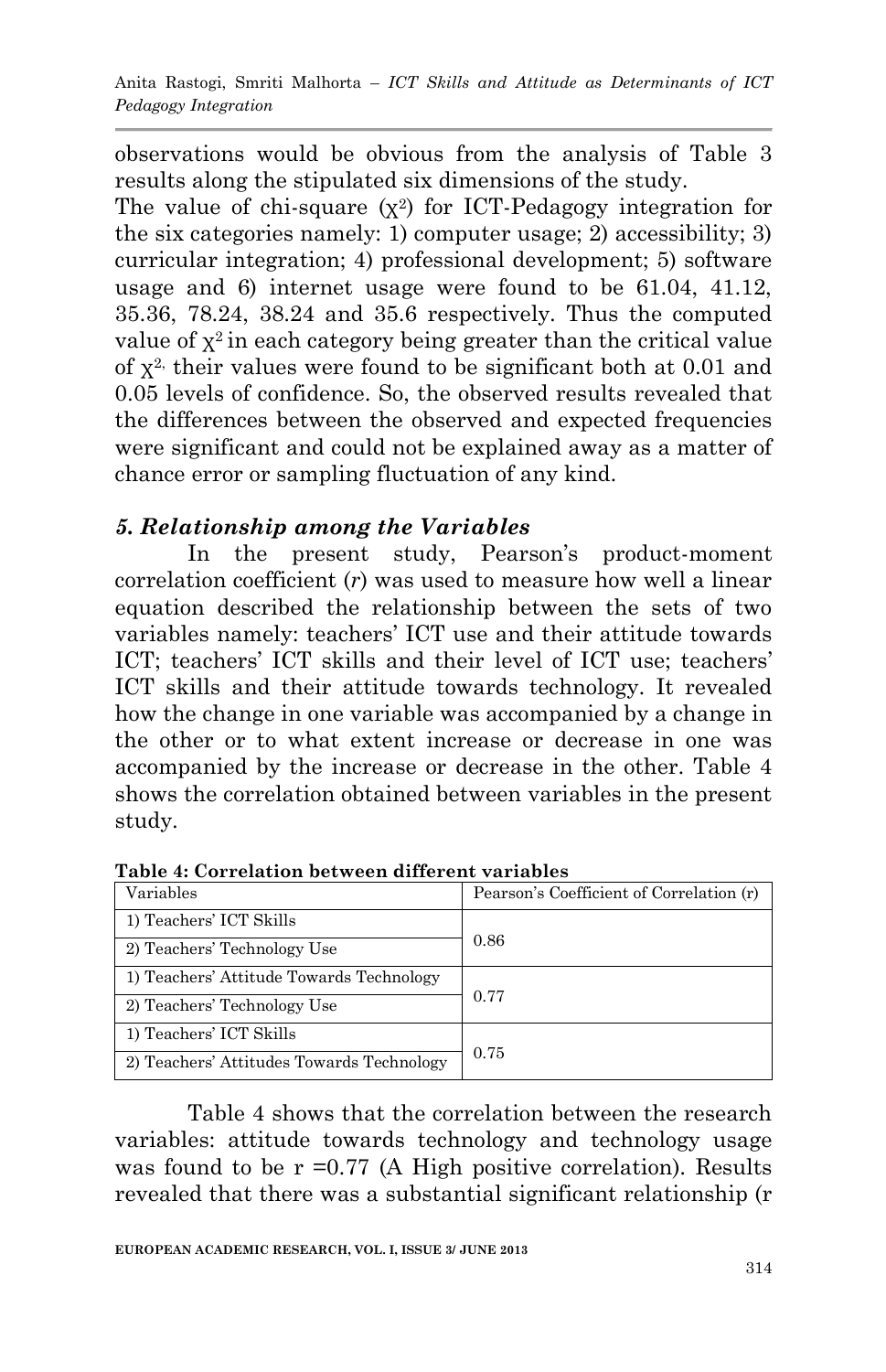=0.77) between the level of ICT use for educational purposes and teachers' attitudes towards the use of ICT, which indicated that teachers had positive attitudes towards the use of ICT for educational purposes; therefore, the more they used ICT for educational purposes, the more they would improve their teaching-learning and help cause ICT-pedagogy integration.

The correlation between the research variables: teachers" ICT skills and teachers" technology usage was found to be  $r = 0.86$  (A High positive correlation). It suggested that teachers who were competent in ICT skills found ICT to be more useful; they approached it with greater confidence and displayed low anxiety and aversion towards using it.

*The following null hypotheses were tested in the present study:* (i) "There is no significant relationship between attitude of teachers and the level of integration of ICT in the pedagogical practices." The results revealed that the value of Z score (3.95) of the standard error of difference between the means exceeded the values 1.96 and 2.58 (critical values for rejection of a null hypothesis at 0.05 and 0.1 levels respectively), thus this null hypothesis could safely be rejected at the 0.05 and 0.1 levels, indicating that a significant relationship existed between the attitude of teachers towards technology and the level of integration of ICT in the pedagogical practices. Similarly as regards the null hypothesis (ii): "There is no significant relationship between ICT skills possessed by the teachers and the use of ICT in the teaching-learning process," it was found that the value of Z score (2.09) of the standard error of difference between the means was greater than 1.96 but less than 2.58 (critical values for rejection of a null hypothesis at 0.05 and 0.1 levels respectively), thus the null hypothesis could be rejected at the 0.05 (5%) level of significance but not rejected at 0.1 (1%) level of significance, indicating that a significant relationship existed between the teachers ICT skills & level of integration of ICT in the pedagogical practices.

## *6. Contribution of Teachers' ICT Skills and Attitudes in Determining ICT-Pedagogy Integration*

The Pearson's correlation coefficient (r) was used to assess relationships between the two variables: (1) teachers"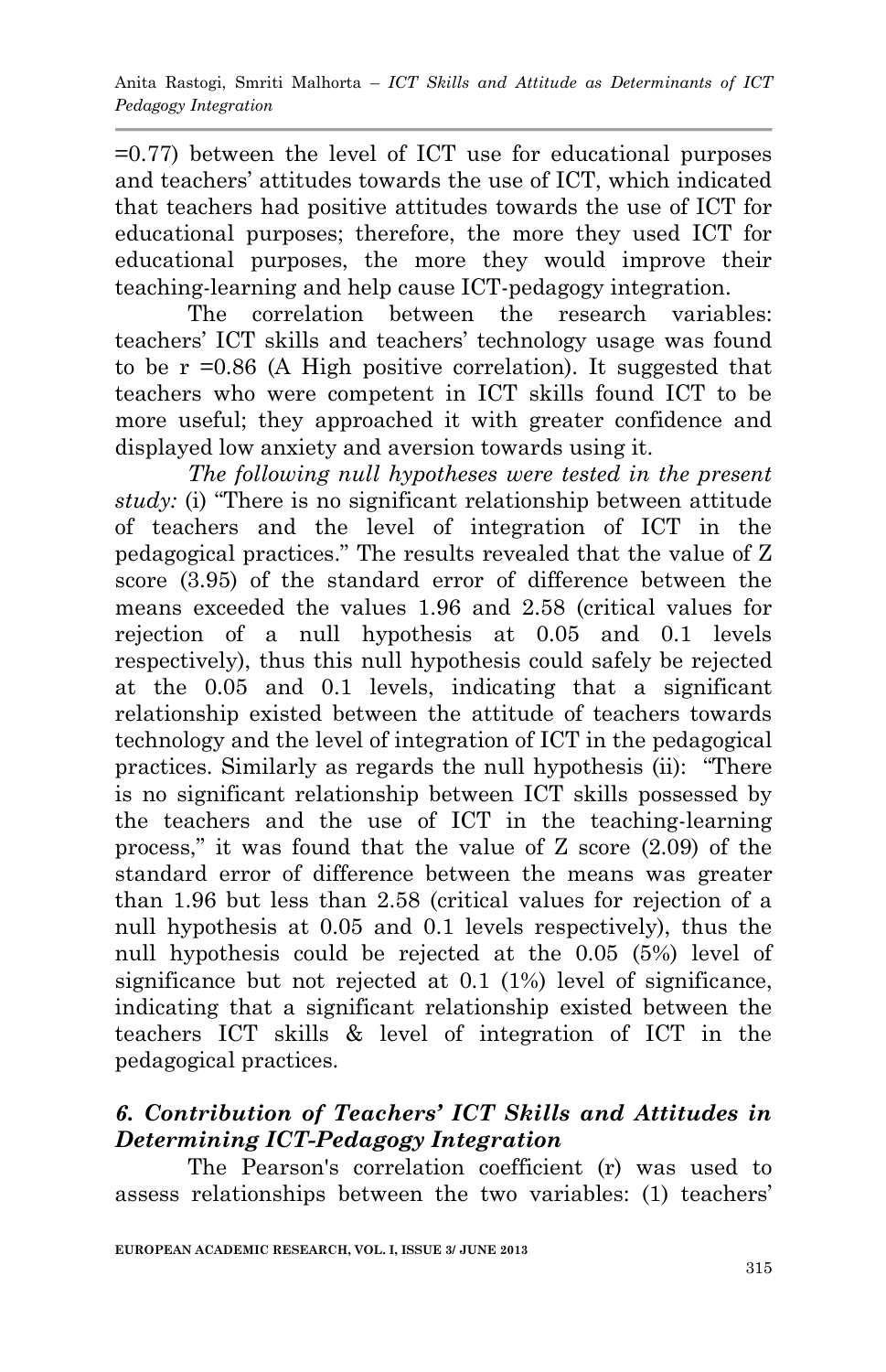ICT skills and (2) teachers' attitude toward technology. The correlation between the research variables: teachers' ICT skills and teachers' attitude towards technology was found to be  $r =$ 0.75 (A High positive correlation).

To see the combined influence of the two variables on the level of ICT-pedagogy integration, multiple R was computed and with a view to probe into the predictive efficiency of these variables, an attempt was made to develop multiple regression equation using ICT-pedagogy integration (X1) as a criterion and attitude of teachers (X2) and ICT skills (X3) as predictor variables. The obtained results were as follows:

 $X1 = 0.172 X2 + 0.177 X3 + 40.367$ 

 $R1.23 = 0.84, R^2 = 0.714$ 

The regression equation showed that for each unit increase in attitude of teachers towards ICT, the level of ICTpedagogy integration gets increased by 0.177 units in it. Accordingly, the coefficient of determination  $(R^2)$  showed that 71.4% of variance in the criterion variable may be accounted for the two predictor variables. The rest of the variance, 28.6%, may be attributed to the variables not included in the prediction battery.

## **Conclusion**

The results of the present study and its backup evidences revealed that the success of implementing the new curriculum with ICT in education depends greatly upon the attitudes of the teachers and their willingness to embrace such technology and ICT knowledge and skills. That being the case, teachers should possess not only ICT knowledge and skills but also have to develop and imbibe right attitudes towards ICT. This is important because teachers' attitudes toward technology have a marked influence on their readiness to utilize technology in their teaching. The results thus suggested that teachers who were competent in ICT skills found ICT to be more useful; they approached it with greater confidence and displayed low anxiety and aversion towards using it. Technology by itself may not lead to change. Rather, the efforts need to be made to develop a favorable attitude amongst teachers in favor of ICT use in teaching and raising their competence level and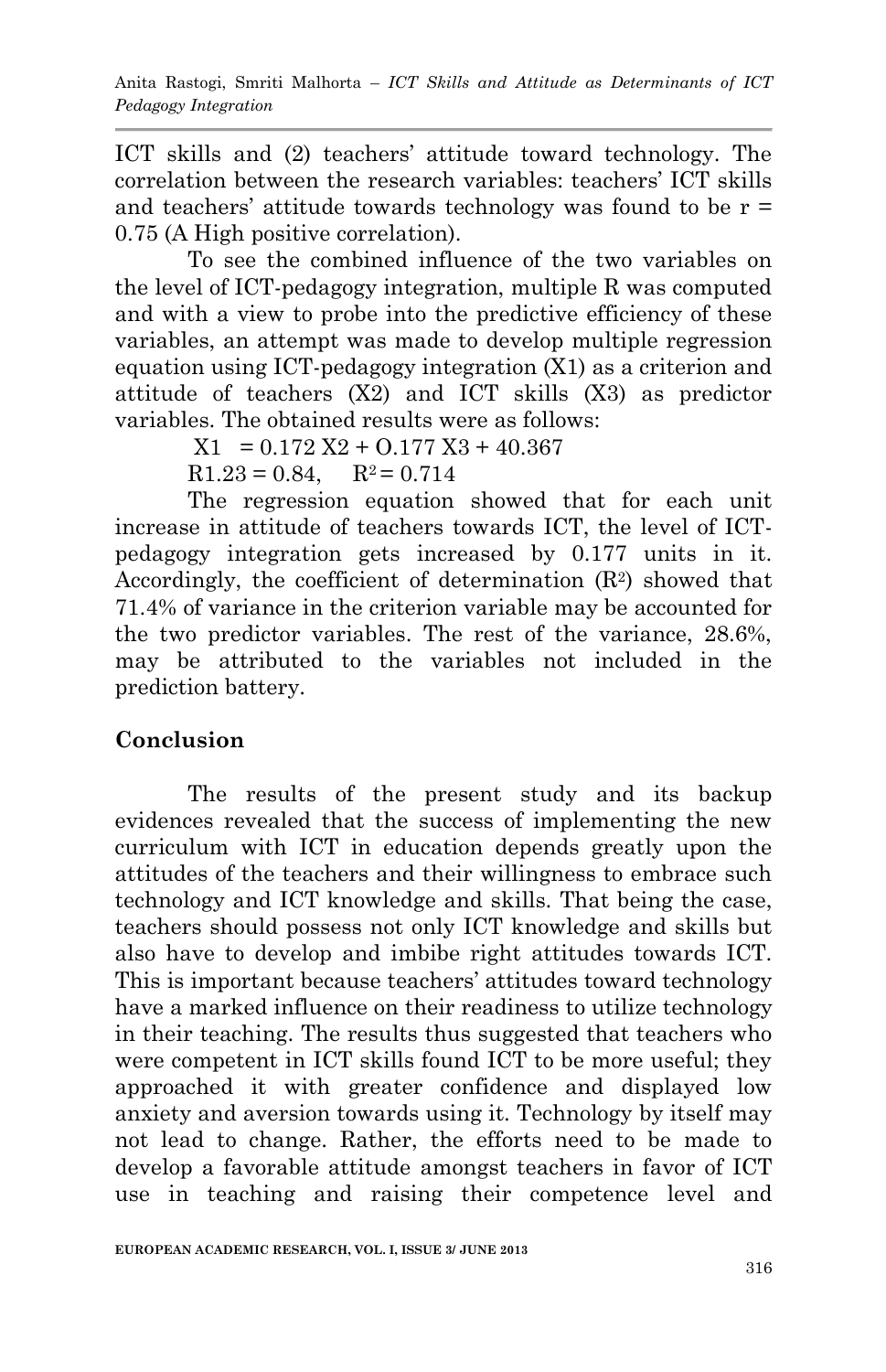proficiency in technological skills in order to exploit the potentials of ICT meaningfully in the teaching-learning process and to cause, in turn, an effective integration of ICT with pedagogy to make schooling tangible and its impact long lasting. The study thus opens up vast vistas of scope for teachers, teacher educators, pedagogues, ICT experts as well as educational planners and research scholars to probe into the various dimensions of building a happy blend between ICT and pedagogy inputs in the system of education per se and suggest a few working modules to help this cause.

## **BIBLIOGRAPHY**

Afshari, Mojgan. 2009. "Factors Affecting Teachers Use of ICT." *International Journal of Instruction 2*(1): 77-104.

Baliamoune-Lutz, Mina. 2003. "An Analysis of the Determinants and Effects of ICT Diffusion in Developing Countries." *Information Technology for Development* 10(3): 151- 169.

Ertmer, P. A. 2010). "Teacher Technology Change: How Knowledge, Confidence, Beliefs, and Culture Intersect." *Journal of Research in Teacher Education* 42(3): 255-284.

Gilmore, E. 1998. "Survey of Faculty Attitudes toward Information Technology (FAIT 1.0)." Retrieved June 24, 2010, from

[http://www.iittl.unt.edu/IITTL/newiittl/iittl\\_instruments/fait/fai](http://www.iittl.unt.edu/IITTL/newiittl/iittl_instruments/fait/fait11_survey.html) [t11\\_survey.html](http://www.iittl.unt.edu/IITTL/newiittl/iittl_instruments/fait/fait11_survey.html)

Hennessy, Sara. 2010. "Teacher Factors Influencing Classroom Use of ICT in Sub-Saharan Africa." *Itupale Online Journal of African Studies* 2: 39-54.

International Society for Technology in Education. 2000. *ISTE NETS: Essential Conditions for Teacher Preparation.* Eugene, Oregon: International Society for Technology and Education.

International Society for Technology in Education. 2000. Technology Competencies for All Educators: Retrieved May 20, 2010, from<http://www.iste.org/standards/nets-for-teachers.aspx>